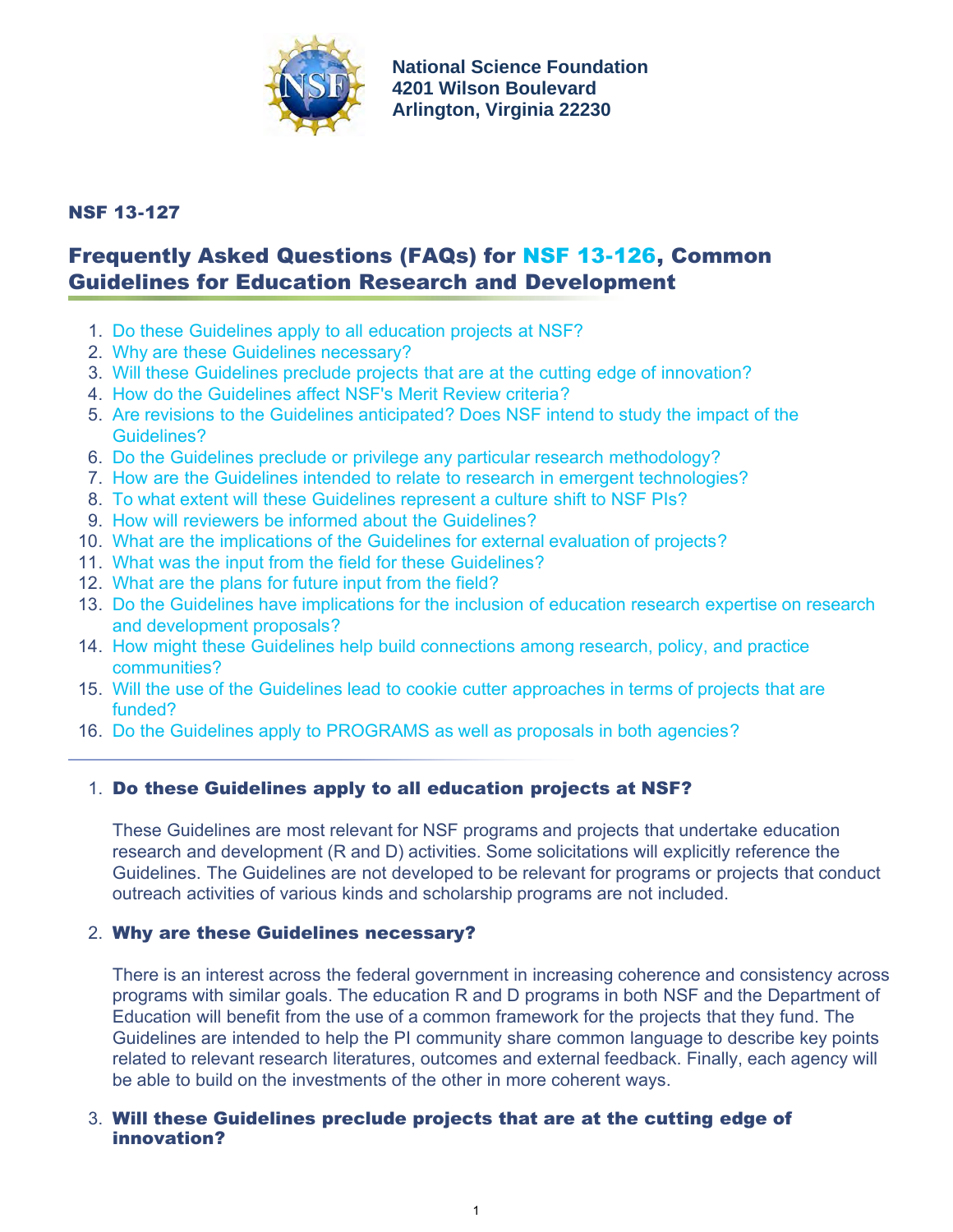The Guidelines should not hurt projects that are at the cutting edge of innovation. The key point of the Guidelines is to ensure that projects are explicit about their research questions, methods and analytic approaches in their proposals. These criteria should be relevant for all types of education R and D efforts, including those that may be at the cutting edge of innovation. Further, these are guidelines intended to help PIs in their proposal preparation. They should not be viewed as a straitjacket that hinders creative thinking. Rather, PIs should review them, and make sensible use of them as they describe the education R and D activities they propose.

#### <span id="page-1-0"></span>4. How do the guidelines affect NSF's Merit Review criteria?

The Guidelines are not intended to supplant the Merit Review criteria. One element of the intellectual merit criterion for proposals is whether the project can advance knowledge and understanding. In addition, the intellectual merit criterion calls for a well-reasoned, well organized plan based on a sound rationale along with a mechanism to assure success. The Guidelines are consistent with this criterion.

#### <span id="page-1-1"></span>5. Does NSF intend to study the impact of the Guidelines? Are revisions to the guidelines anticipated?

Conversations are underway about the best approach to studying the impact of these Guidelines. One example would be to conduct portfolio analyses of education R and D projects to see how they fall into the six study types outlined in the Guidelines and to examine how the distribution changes over time. Another example would be to analyze how program solicitations change as a result of implementing the Guidelines.

After the Guidelines have been in place for a while, it is reasonable to anticipate that changes will be made as a result of what is learned through the implementation process.

## <span id="page-1-2"></span>6. Do the Guidelines preclude or privilege any research methodologies?

The Guidelines don't preclude or favor any research methods, but they do require that the methods be well described, justified, and appropriate to the research questions that are posed. They are consistent with such broad ranging discussion of research methods as Scientific Research in Education, (NRC, 2002). Both qualitative and quantitative approaches can be used in all of the six research genres that are described in the Guidelines. For example, a small-scale randomized trial might be used in a design and development study and a qualitative study might be embedded in an efficacy or effectiveness study.

#### <span id="page-1-3"></span>7. How are the guidelines intended to relate to research in emergent technologies?

Research in emergent technologies may be concerned with phenomena that are at scale rather than moving to scale (e.g., MOOCs). Even so, in studying these phenomena, issues of the quality of the research must be attended to and the descriptions of the research questions, methods and analytic approaches must be clearly described.

#### <span id="page-1-4"></span>8. To what extent will these Guidelines represent a culture shift to NSF PIs?

For some NSF PIs, these Guidelines will not represent a shift. The Guidelines essentially codify what is considered to be reasonable practice for education research and development. For others, perhaps particularly for those who have been engaged primarily in development work, the Guidelines will represent more of a shift as PI teams will have to more explicitly address research questions, methods and approaches for analysis of data.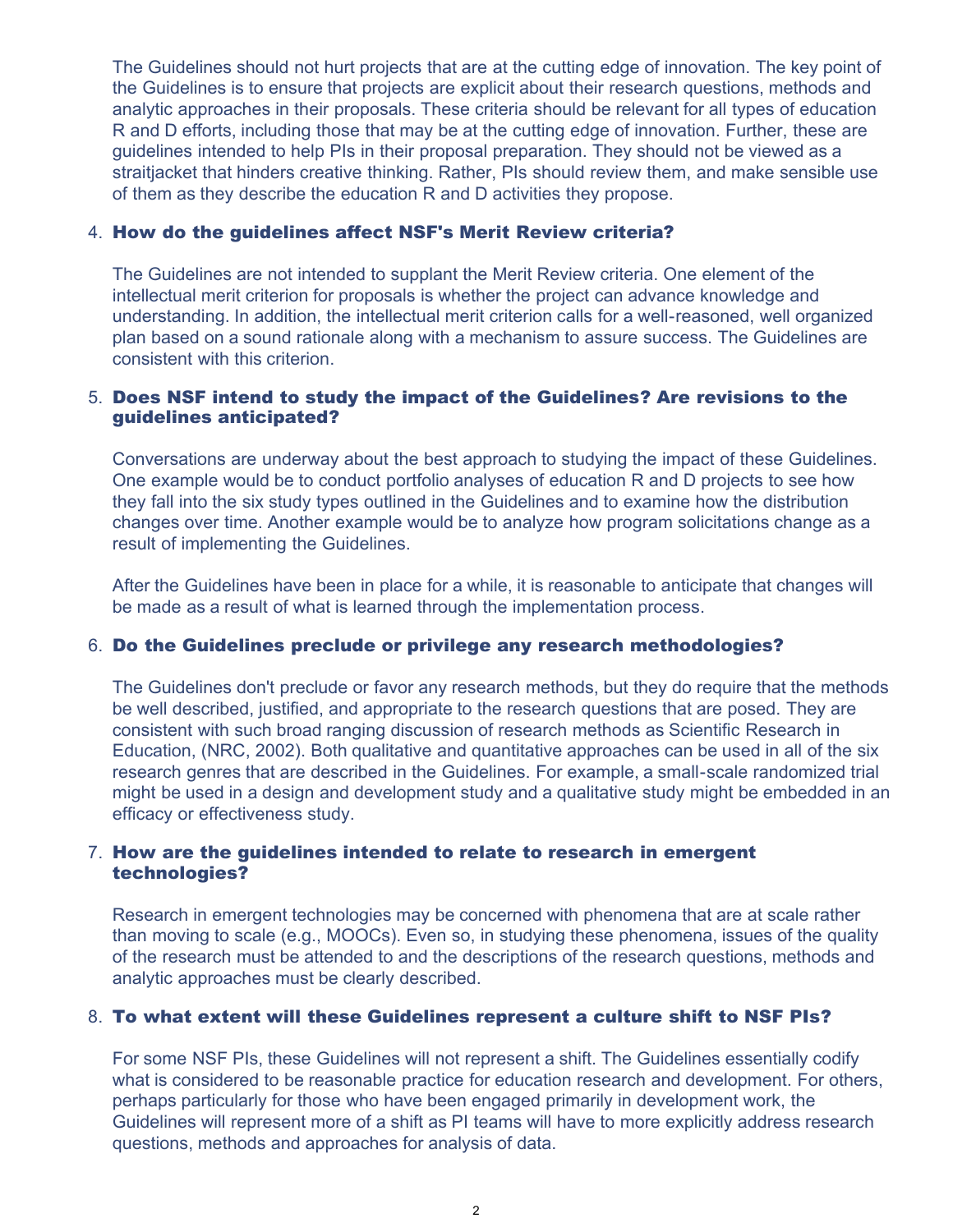#### <span id="page-2-0"></span>9. How will reviewers be informed about the Guidelines?

Reviewers will be informed of the Guidelines through multiple approaches: the Guidelines will be posted on the NSF website, referred to in program solicitations, discussed in reviewer webinars and orientations, and presented at PI and other professional meetings.

#### 10. What are the implications of the Guidelines for external evaluation of projects?

The Guidelines include recommendations for all types of studies that call for external feedback on the work being proposed. However, they are more expansive than requiring a third-party evaluation. External feedback can include a number of approaches including third party evaluation, program officer evaluation, and/or regular feedback from advisory groups. It will be up to the proposer to argue for whatever kind of external feedback they identify as appropriate, aligned with program requirements.

#### <span id="page-2-1"></span>11. What was the input from the field for these guidelines?

The Guidelines were sent out for external review to five experts through a process organized by the Department of Education's Institute for Education Sciences. In addition, a Presidential Invited session on the Guidelines was held at the 2013 American Education Research Association (AERA) annual meeting in San Francisco. At that session, there were round table discussions about the implications and implementation of the Guidelines.

#### <span id="page-2-2"></span>12. What are the plans for future input from the field?

We anticipate that sessions that include discussion of the Guidelines will occur at 2014 professional meetings of organizations such as the American Education Research Association (AERA), National Association for Research on Science Teaching (NARST), National Council on Teachers of Mathematics (NCTM) and the Society for Research on Educational Effectiveness (SREE), among others. The Guidelines will also be discussed at relevant PI meetings.

#### <span id="page-2-3"></span>13. Do the Guidelines have implications for the inclusion of education research expertise on education development proposals?

Proposals that focus on education development activities should be certain to include personnel with appropriate expertise in research design and methods"as key personnel or advisors.

#### <span id="page-2-4"></span>14. How might these Guidelines help community building among research, policy and practice community?

Proposers should anticipate the policy and/or practice significance of the projects they propose in any of the six research genres. Even if the implications for policy or practice are distal, projects should describe their potential relevance to policy or practice. In addition, the Guidelines can help practitioners and policymakers develop a better understanding of what various types of education research should be expected to produce. The Guidelines are intended to support better-informed decisions based on the levels of evidence provided.

#### <span id="page-2-5"></span>15. Will the use of the Guidelines lead to cookie cutter approaches in terms of projects that are funded?

We do not anticipate that the use of the Guidelines will lead to cookie cutter approaches in terms of the research and development projects that are funded. The Guidelines outline six different genres of research that call for different kinds of evidence. In addition, the Guidelines recommend supporting projects that span the genres. These Guidelines will not restrict new or original